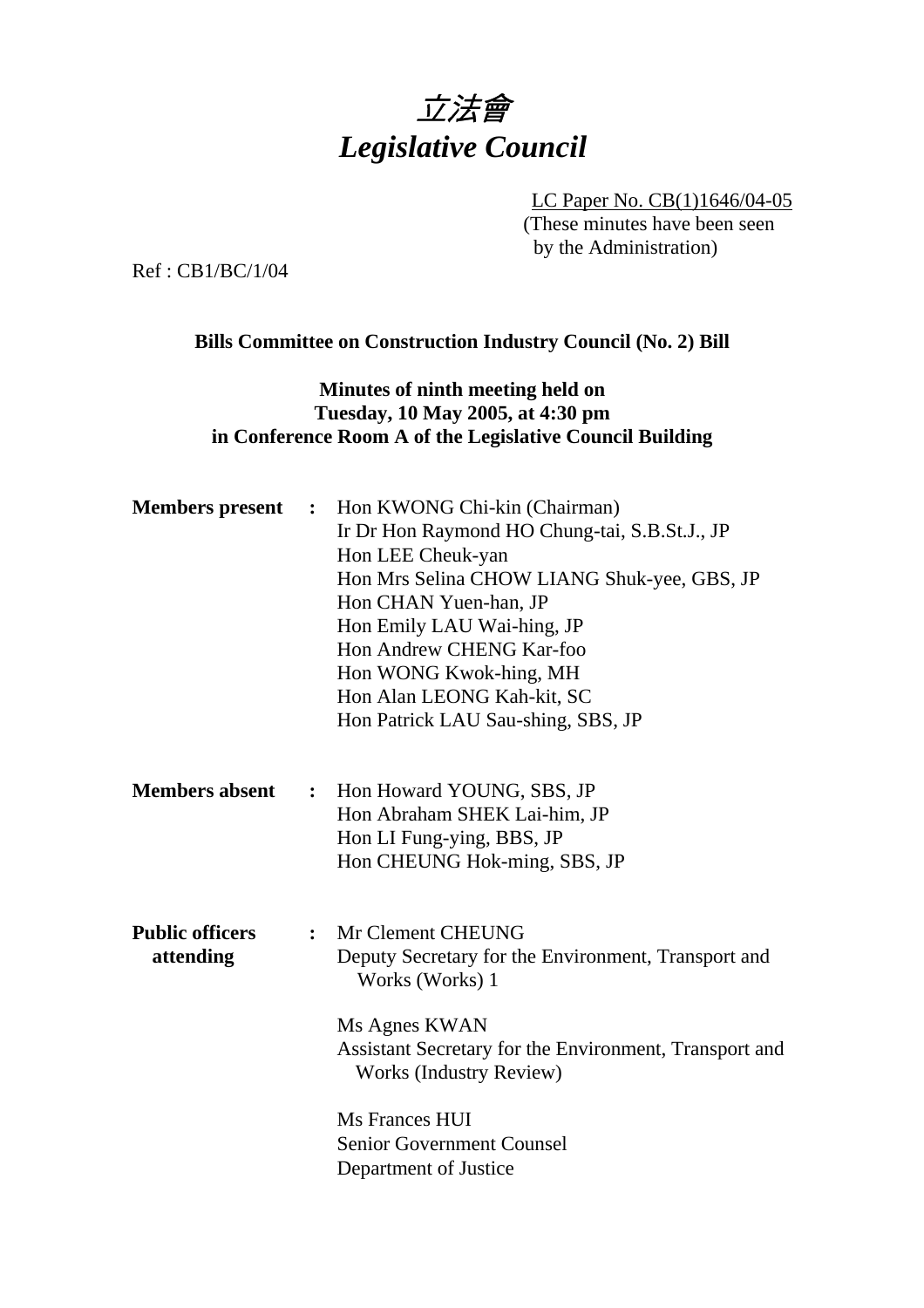|                                               | Ms Selina LAU                 |
|-----------------------------------------------|-------------------------------|
|                                               | Government Counsel            |
|                                               | Department of Justice         |
| <b>Clerk in attendance:</b> Miss Odelia LEUNG | Chief Council Secretary (1)4  |
| <b>Staff in attendance : Miss Kitty CHENG</b> |                               |
|                                               | Assistant Legal Adviser 5     |
|                                               |                               |
|                                               | Ms Sarah YUEN                 |
|                                               | Senior Council Secretary (1)6 |
|                                               |                               |

# Action

| <b>Confirmation of minutes</b>    |                                 |         |               |
|-----------------------------------|---------------------------------|---------|---------------|
| (LC Paper No. $CB(1)1455/04-05$ ) | -- Minutes of<br>19 April 2005) | meeting | <sub>on</sub> |
|                                   |                                 |         |               |

The minutes of the meeting held on 19 April 2005 were confirmed.

| $\mathbf{I}\mathbf{I}$ | <b>Meeting with the Administration</b> |                                     |
|------------------------|----------------------------------------|-------------------------------------|
|                        | (LC Paper No. $CB(1)1456/04-05(01)$    | -- List of follow-up actions        |
|                        |                                        | arising from discussion at the      |
|                        |                                        | meeting on 19 April 2005            |
|                        | LC Paper No. $CB(1)1456/04-05(02)$ --  | Administration's response to        |
|                        |                                        | the list of follow-up actions       |
|                        |                                        | arising from discussion at the      |
|                        |                                        | meeting on 19 April 2005            |
|                        | LC Paper No. $CB(1)1456/04-05(03)$ --  | Progress report<br>on               |
|                        |                                        | implementation<br>of                |
|                        |                                        | recommendations of<br>the           |
|                        |                                        | <b>Construction Industry Review</b> |
|                        |                                        | Committee                           |
|                        | LC Paper No. $CB(1)1456/04-05(04)$ --  | Measures to monitor<br>and          |
|                        |                                        | control payment of workers'         |
|                        |                                        | wages and<br>multi-layer            |
|                        |                                        | subcontracting                      |
|                        | LC Paper No. $CB(1)1456/04-05(05)$ --  | Letter dated 4 May 2005 from        |
|                        |                                        | the Administration providing        |
|                        |                                        | consolidated list<br>of<br>a        |
|                        |                                        | nominating organizations            |
|                        |                                        |                                     |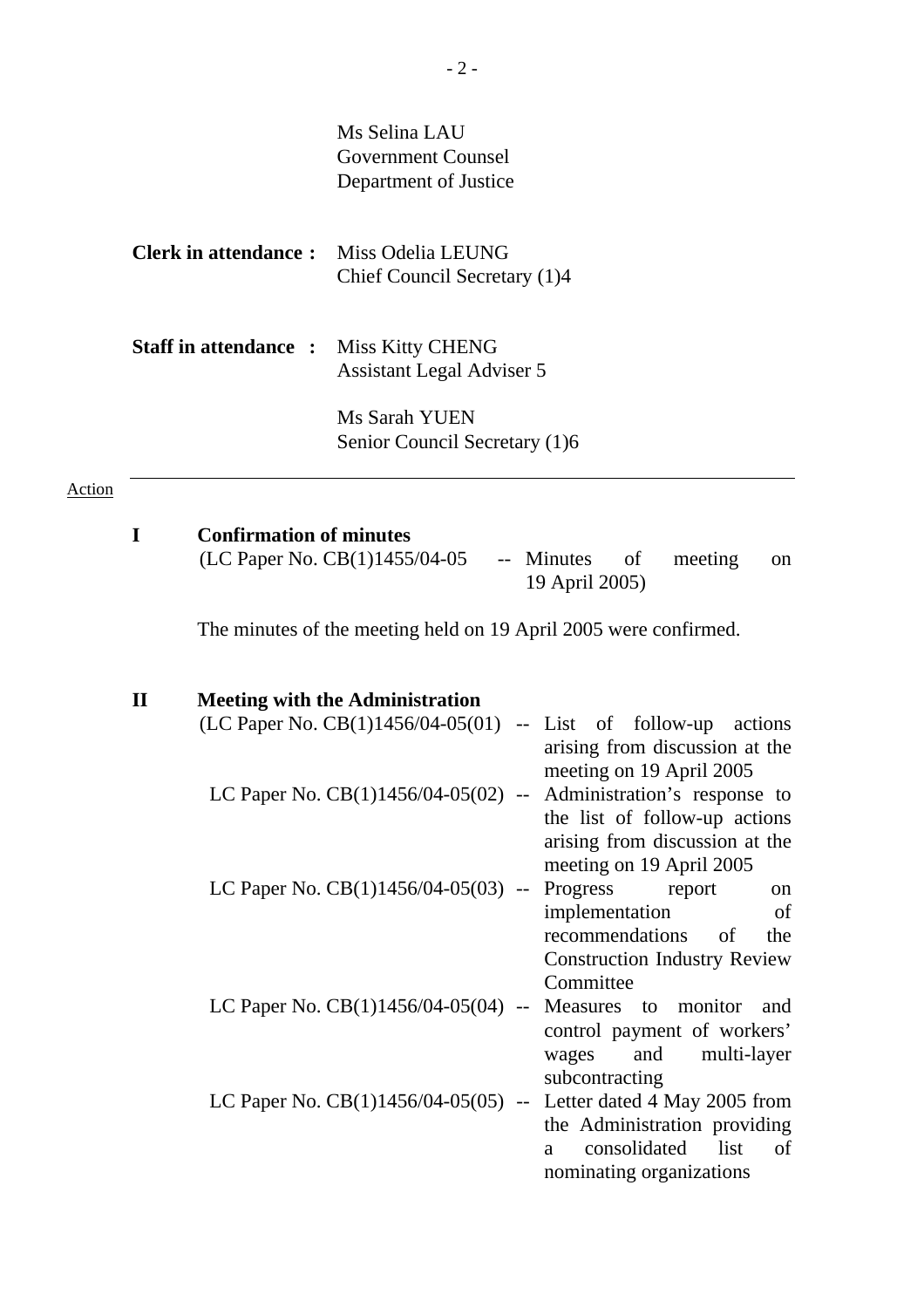| LC Paper No. $CB(1)1473/04-05(01)$ -- Revised draft Committee  |                                |
|----------------------------------------------------------------|--------------------------------|
|                                                                | Stage Amendments to clause     |
|                                                                | 5 of the Bill proposed by the  |
|                                                                | Administration                 |
| LC Paper No. $CB(1)1473/04-05(02)$ --                          | Marked-up version of the       |
|                                                                | revised draft Committee Stage  |
|                                                                | Amendments to clause 5 of      |
|                                                                | the Bill                       |
| LC Paper No. $CB(1)1161/04-05(02)$ --                          | Administration's response to   |
|                                                                | the list of follow-up actions  |
|                                                                | arising from discussion at the |
|                                                                | meeting on 15 March 2005       |
| LC Paper No. CB(1)1265/04-05(03) -- Letter dated 13 April 2005 |                                |
|                                                                | from the Administration on     |
|                                                                | "Nominating Organizations"     |
|                                                                | for the Category of 'Trade     |
|                                                                | Unions' and Further Changes    |
|                                                                | to Proposed Functions")        |
|                                                                |                                |

2. Mr Patrick LAU Sau-shing declared interests as member of the Construction Industry Training Authority (CITA).

3. The Bills Committee deliberated (Index of proceedings attached at the **Appendix**).

4. The Administration was requested to provide information on the following –

- (a) Financial contribution made by the Government to CITA in the past few years; and
- (b) The existing and projected financial position of CITA and the Government policy direction in respect of the financing of CITA.

#### **III Any other business**

5. Members agreed to discuss the following at the next meeting to be held on Tuesday, 31 May 2005, at 2:30 pm –

- (a) Composition of Construction Industry Council (CIC);
- (b) Meeting arrangement of CIC;
- (c) Finance for CITA and CIC; and
- (d) Clause-by-clause examination of the Bill.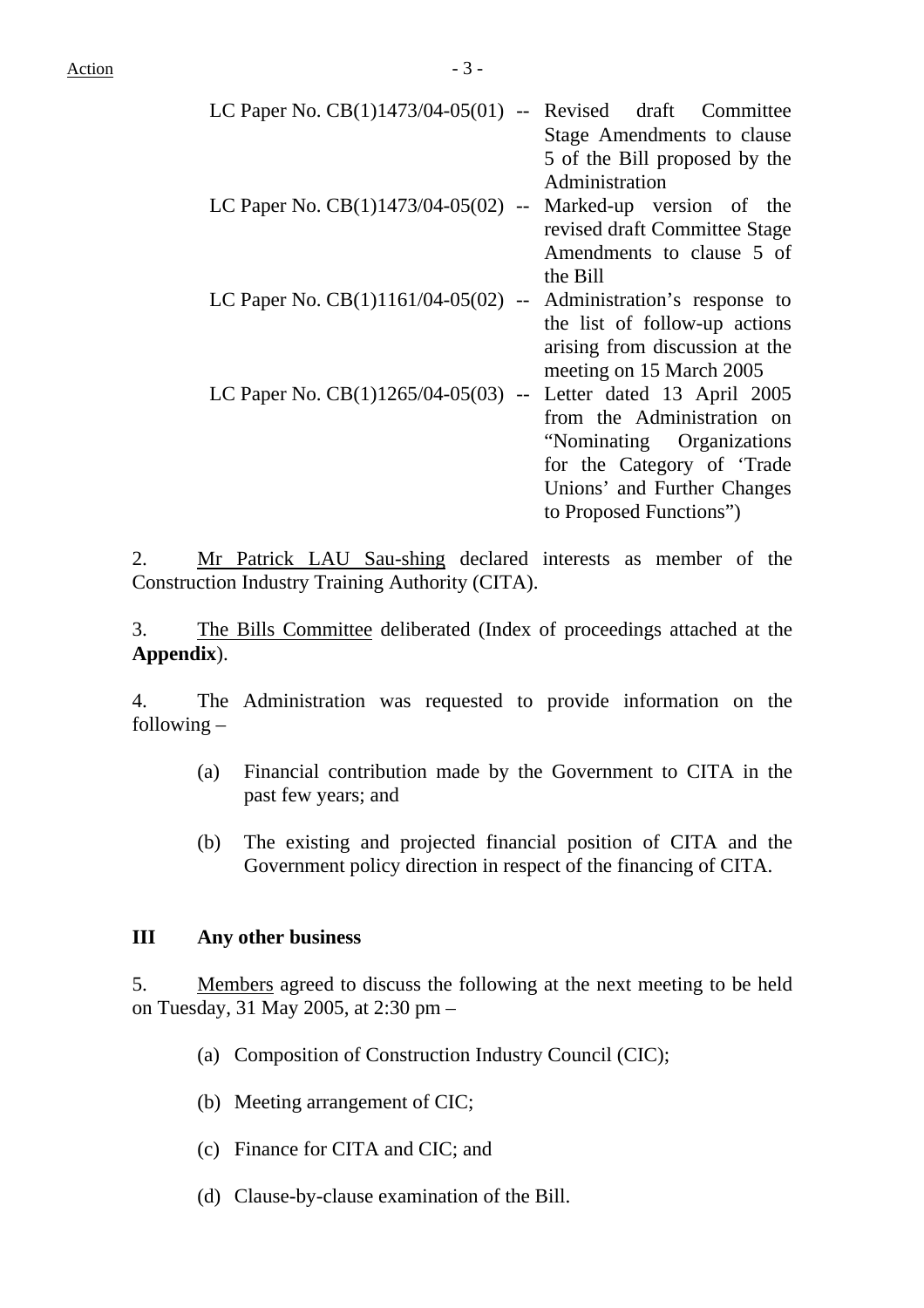6. The meeting ended at 6:30 pm.

Council Business Division 1 Legislative Council Secretariat 30 May 2005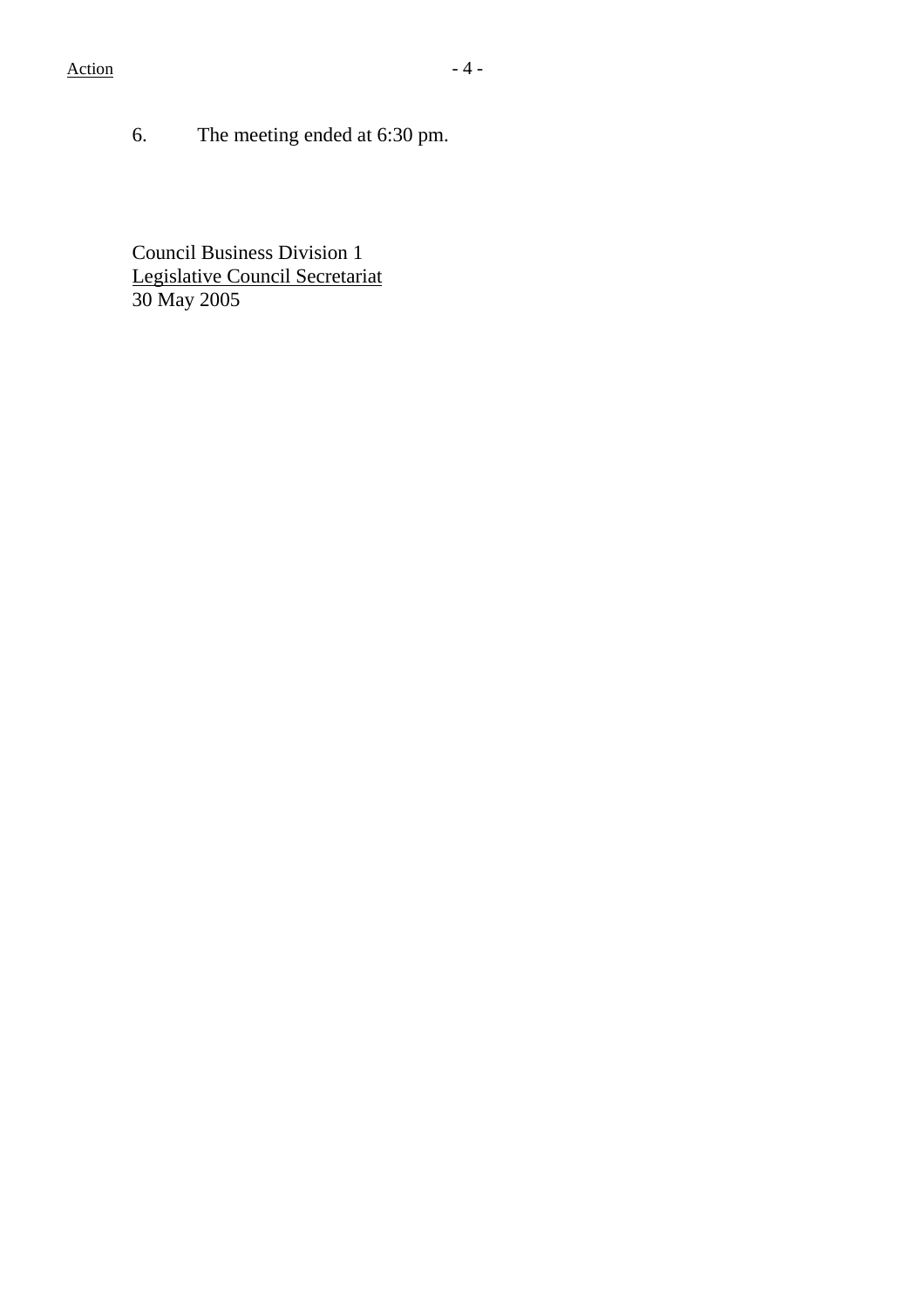## **Proceedings of the ninth meeting of the Bills Committee on Construction Industry Council (No. 2) Bill on Tuesday, 10 May 2005, at 4:30 pm in Conference Room A of the Legislative Council Building**

| <b>Time marker</b> | <b>Speaker</b>                                                    | Subject(s)                                                                                                                                                                                                                                                                                                                                                                                                                                                                                                                                                                                | <b>Action</b><br>required |
|--------------------|-------------------------------------------------------------------|-------------------------------------------------------------------------------------------------------------------------------------------------------------------------------------------------------------------------------------------------------------------------------------------------------------------------------------------------------------------------------------------------------------------------------------------------------------------------------------------------------------------------------------------------------------------------------------------|---------------------------|
| $000000 - 000244$  | Chairman                                                          | Confirmation of minutes of the meeting<br>held on 19 April 2005<br>(LC Paper No. CB(1)1455/04-05)                                                                                                                                                                                                                                                                                                                                                                                                                                                                                         |                           |
|                    | Discussion on composition of Construction Industry Training Board |                                                                                                                                                                                                                                                                                                                                                                                                                                                                                                                                                                                           |                           |
| $000245 - 000505$  | Chairman<br>Administration                                        | Administration's view that since the<br>Construction Industry Training Board<br>(CITB) would function as one of the<br>major committees underpinning the<br>Construction Industry Council (CIC), a<br>flexible<br>model<br>with<br>individual<br>candidates<br>appointed on<br>an<br>ad<br>should<br>basis<br>suffice.<br>personam<br>Moreover, as a hybrid model had been<br>proposed for the composition of CIC<br>and there might be overlap of<br>membership between CIC and CITB,<br>Administration considered<br>the<br>the<br>proposed mode of composition of<br>CITB appropriate. |                           |
|                    | Discussion on updated Committee Stage Amendments to clause 5      |                                                                                                                                                                                                                                                                                                                                                                                                                                                                                                                                                                                           |                           |
| $000506 - 001113$  | Chairman<br>Administration                                        | Briefing by the Administration on the<br>draft<br>revised<br>Committee<br>Stage<br>Amendments to clause 5 (the CSAs)<br>(LC Paper Nos. $CB(1)1473/04-05(01)$<br>and $(02)$                                                                                                                                                                                                                                                                                                                                                                                                                |                           |
| 001114-001742      | Chairman<br>Ms Emily LAU<br>Miss CHAN Yuen-han<br>Administration  | Administration's explanation that the<br>amended clause 5 would allow CIC to<br>reflect general concerns of the industry<br>to the Government and promote good<br>practices<br>relating<br>multi-layer<br>to<br>subcontracting,<br>dispute<br>resolution,<br>management/supervision<br>project<br><b>as</b><br>well as other specified areas<br>in<br>particular.                                                                                                                                                                                                                         |                           |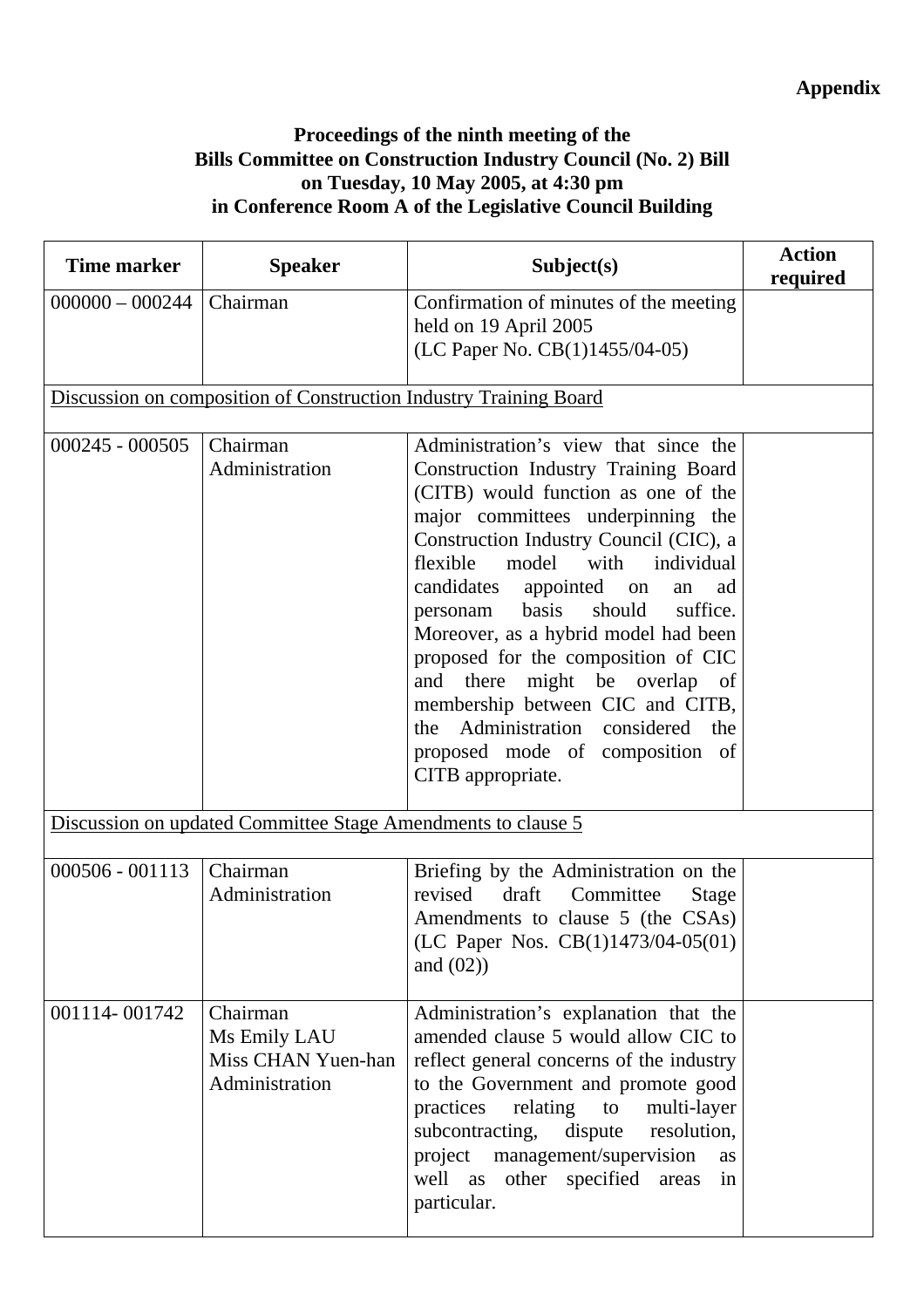| <b>Time marker</b> | <b>Speaker</b>                                                           | Subject(s)                                                                                                                                                                                                                                                                                                                                                                                                                                                                                                                                                                                                                                                                                                                                                                                                                                                                                                                                                                                                                                                                                                                                                                                                                                    | <b>Action</b><br>required |
|--------------------|--------------------------------------------------------------------------|-----------------------------------------------------------------------------------------------------------------------------------------------------------------------------------------------------------------------------------------------------------------------------------------------------------------------------------------------------------------------------------------------------------------------------------------------------------------------------------------------------------------------------------------------------------------------------------------------------------------------------------------------------------------------------------------------------------------------------------------------------------------------------------------------------------------------------------------------------------------------------------------------------------------------------------------------------------------------------------------------------------------------------------------------------------------------------------------------------------------------------------------------------------------------------------------------------------------------------------------------|---------------------------|
|                    |                                                                          | A member's indication of support for<br>the CSAs                                                                                                                                                                                                                                                                                                                                                                                                                                                                                                                                                                                                                                                                                                                                                                                                                                                                                                                                                                                                                                                                                                                                                                                              |                           |
|                    |                                                                          | Discussion on finance for Construction Industry Training Authority and Construction Industry                                                                                                                                                                                                                                                                                                                                                                                                                                                                                                                                                                                                                                                                                                                                                                                                                                                                                                                                                                                                                                                                                                                                                  |                           |
| Council            |                                                                          |                                                                                                                                                                                                                                                                                                                                                                                                                                                                                                                                                                                                                                                                                                                                                                                                                                                                                                                                                                                                                                                                                                                                                                                                                                               |                           |
| 001743 - 002802    | Chairman<br>Administration<br>Ms Emily LAU<br>Miss CHAN Yuen-han<br>ALA5 | Administration's explanation that in<br>of the projected<br>light<br>financial<br>difficulties arising from a forecasted<br>reduction of construction levies and<br>intake, the Construction<br>student<br>Industry<br>Training<br>Authority<br>(CITA)was giving thoughts<br>on<br>organizational changes necessary to<br>cope with the situation including the<br>introduction of a voluntary exit scheme<br>$(VES)$ .<br>A member's view on the need to<br>resolve the financial difficulties faced<br>by CITA before the Bills Committee<br>(BC) could support resumption of<br>second reading debate on the Bill<br>(clauses 73 and 74)<br>Administration's view that while active<br>steps were being taken to tackle the<br>problem and updated information<br>would be provided once available,<br>scrutiny of other provisions of the Bill<br>could proceed in parallel<br>ALA's advice that in principle such an<br>approach was acceptable because the<br>concerns did not lie with the contents<br>of the Bill. She suggested that the BC<br>might require the Administration to<br>make regular reports to the relevant<br>Panel on concerns over the finance of<br>CITA before relevant parts of the Bill<br>came into operation |                           |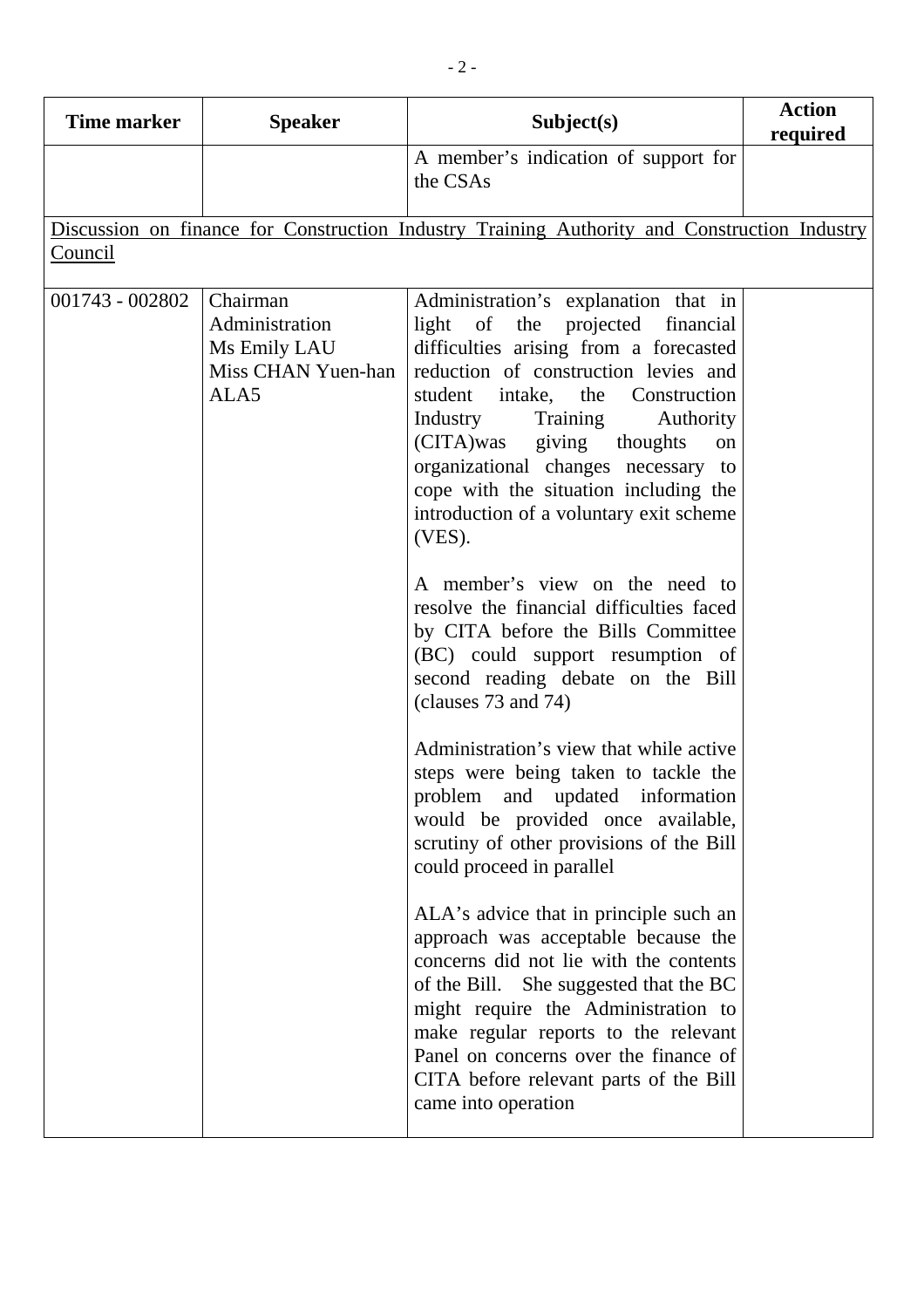| <b>Time marker</b> | <b>Speaker</b>                                     | Subject(s)                                                                                                                                                                                                                                                                                                                                  | <b>Action</b><br>required |
|--------------------|----------------------------------------------------|---------------------------------------------------------------------------------------------------------------------------------------------------------------------------------------------------------------------------------------------------------------------------------------------------------------------------------------------|---------------------------|
| 002803 - 004103    | Mr LEE Cheuk-yan<br>Ms Emily LAU<br>Administration | A member's query on the timetable of<br>coming up with a proposal to address<br>the financial problems faced by CITA<br>before the Bill resumed second reading<br>debate                                                                                                                                                                    |                           |
|                    |                                                    | Administration's explanation that there<br>already<br>a positive<br>dialogue<br>was<br>between the management and staff<br>sides of CITA to examine the feasibility<br>of introducing the VES. Meanwhile,<br>the proposed amalgamation with CITA<br>would only take place after proper<br>transitional arrangements had been<br>worked out. |                           |
|                    |                                                    | Another member's query of whether<br>CIC and CITA could operate in parallel<br>if different parts of the Bill were to take<br>effect in phases                                                                                                                                                                                              |                           |
|                    |                                                    | Administration's<br>confirmation<br>that<br>according to legal advice, operation of<br>CIC and CITA in parallel was legally<br>permissible.                                                                                                                                                                                                 |                           |
|                    |                                                    | The other member's emphasis of the<br>need to sort out the rights, assets,<br>liabilities and obligations of CITA<br>before they were to be vested in CIC<br>clause 74)                                                                                                                                                                     |                           |
| $004104 - 004849$  | Mr WONG Kwok-hing<br>Administration                | A member's expression of concern<br>about how the BC could continue its<br>scrutiny work pending resolution of<br>staffing matters in CITA. In his view,<br>there might not be a need to introduce<br>VES because construction activities<br>were increasing with the recovery of<br>the property market                                    |                           |
|                    |                                                    | Administration's explanation of the<br>the<br>financial<br>to<br>need<br>ensure<br>sustainability of CITA before<br>its<br>amalgamation with CIC<br>The member's expression of regrets                                                                                                                                                      |                           |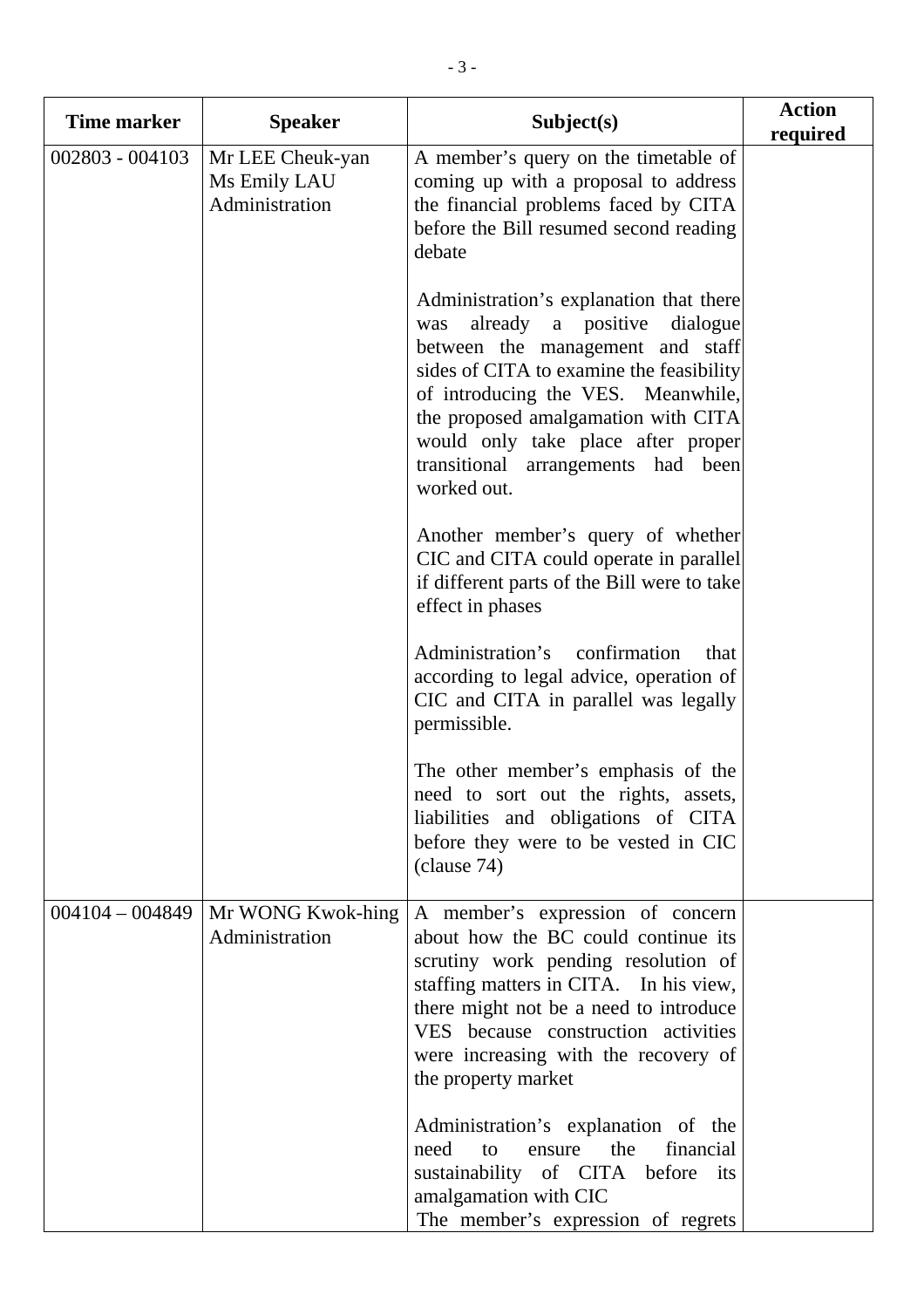| <b>Time marker</b> | <b>Speaker</b>                                                                       | Subject(s)                                                                                                                                                                                                                                                                                                                                                                                                                            | <b>Action</b><br>required |
|--------------------|--------------------------------------------------------------------------------------|---------------------------------------------------------------------------------------------------------------------------------------------------------------------------------------------------------------------------------------------------------------------------------------------------------------------------------------------------------------------------------------------------------------------------------------|---------------------------|
|                    |                                                                                      | about the manner in which CITA had<br>been attempting to resolve the staffing<br>He called<br>matters.<br>upon<br>the<br>Administration to keep a close watch<br>over the operation of CITA.                                                                                                                                                                                                                                          |                           |
|                    |                                                                                      | Administration's<br>explanation<br>that<br>CITA as a statutory body was vested<br>specific<br>with<br>powers<br>and<br>responsibilities to handle its own<br>financial<br>and<br>manpower<br>issues.<br>Nonetheless, considerable efforts had<br>made to<br>facilitate<br>been<br>proper<br>communication<br>between<br>the<br>management and staff sides of CITA in<br>mapping<br>the<br>out<br>necessary<br>organizational reforms. |                           |
| 004850 - 005528    | Chairman<br>Mr Andrew CHENG<br>Administration                                        | A member's expression of reservation<br>ALA's<br>suggestion<br>about<br>in<br>consideration of the unsatisfactory<br>track record of the Administration in<br>honouring its undertakings to report to<br>the relevant Panel. He opined that the<br>proposed amalgamation between CIC<br>and CITA should only be implemented<br>after meeting specified conditions.<br>Administration's<br>reiteration<br>that                         |                           |
|                    |                                                                                      | relevant parts of the Bill would only be<br>implemented after ascertaining the<br>financial sustainability of CITA                                                                                                                                                                                                                                                                                                                    |                           |
| 005529 - 011913    | Mr Alan LEONG<br>Mr Patrick LAU<br>Mrs Selina CHOW<br>Ms Emily LAU<br>Administration | Certain members' view that CITA's<br>staffing and financial matters should be<br>resolved before the<br>Bill<br>resumed<br>second reading debate<br>Administration's view that a general<br>consensus on the way forward instead<br>of implementation details should be<br>targeted at in tackling the above<br>concerns during the scrutiny process                                                                                  |                           |
|                    |                                                                                      | Discussion on the desirability of<br>inviting CITA to explain their situation                                                                                                                                                                                                                                                                                                                                                         |                           |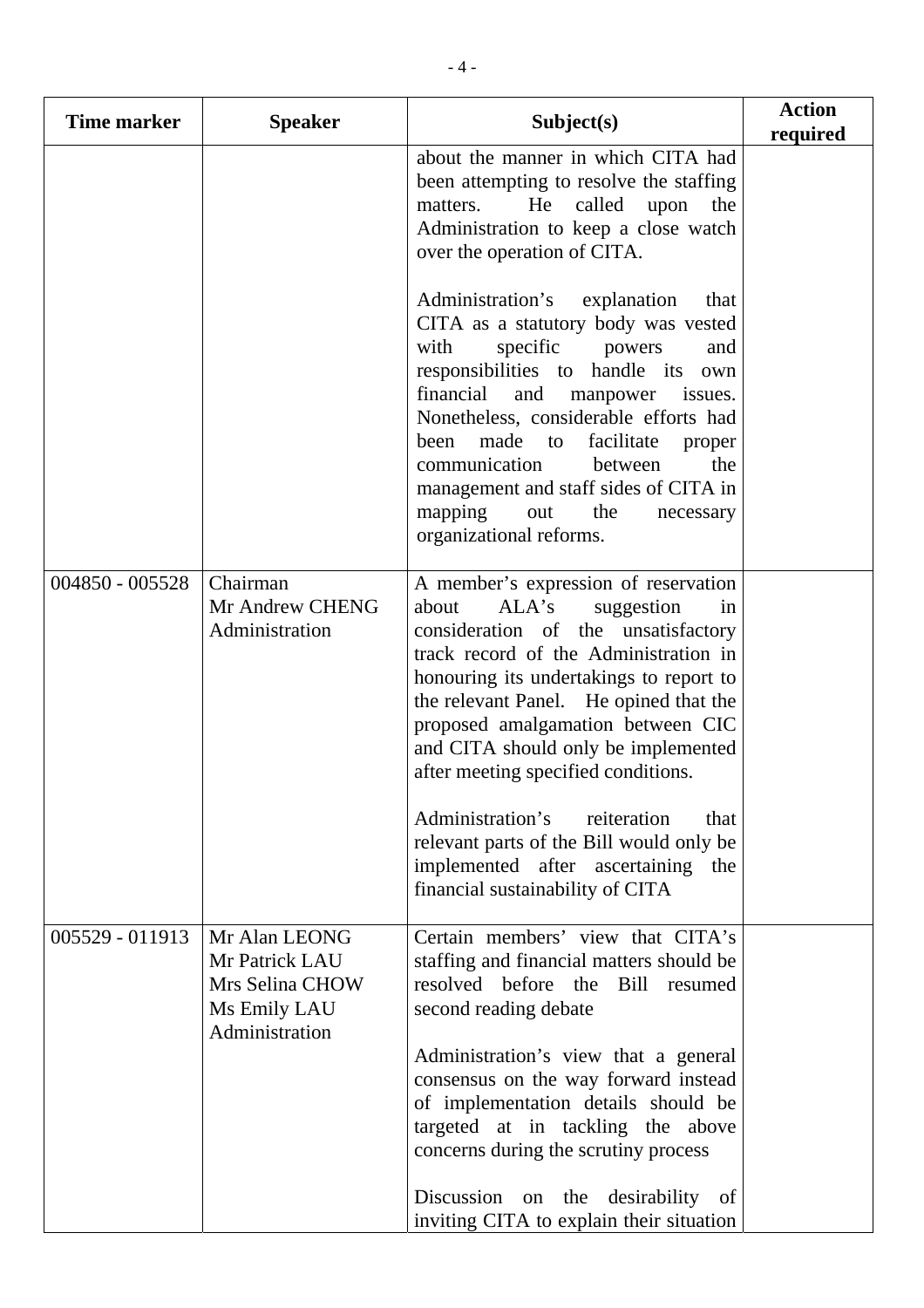| <b>Time marker</b> | <b>Speaker</b> | Subject(s)                                                                                                                                                                                                                                                                                                                                       | <b>Action</b><br>required                                              |
|--------------------|----------------|--------------------------------------------------------------------------------------------------------------------------------------------------------------------------------------------------------------------------------------------------------------------------------------------------------------------------------------------------|------------------------------------------------------------------------|
|                    |                | to the BC direct                                                                                                                                                                                                                                                                                                                                 |                                                                        |
|                    |                | Discussion<br>CITA's<br>financial<br>on<br>situation<br>Administration's<br>and<br>explanation that it would hinge on the<br>organizational changes<br>proposed<br>including whether and how VES would<br>be implemented                                                                                                                         |                                                                        |
|                    |                | A member's request for information on The<br>the existing and projected financial Administratio<br>position of CITA                                                                                                                                                                                                                              | take<br>to<br>n<br>action<br>under<br>paragraph 4(b)<br>of the minutes |
|                    |                | Another member's expression of the<br>following views -                                                                                                                                                                                                                                                                                          |                                                                        |
|                    |                | (a) There was a need to establish CIC<br>early to spearhead industry reform.<br>Hence the need to pass the Bill<br>pending resolution of CITA's<br>staffing matters; and                                                                                                                                                                         |                                                                        |
|                    |                | (b) The Government had to decide The<br>early on its policy direction in Administratio<br>respect of the operation and $ n \tto \t_{\text{take}}$<br>financing of CITA                                                                                                                                                                           | under<br>action<br>paragraph $4(b)$<br>of the minutes                  |
|                    |                | Administration's explanation<br>that<br>impending financial<br>the<br>given<br>problems, CITA was reviewing its<br>operation with input from relevant<br>bureaux/departments.<br>Being<br>a<br>pan-industry forum as proposed, CIC<br>once established would take the lead in<br>forging consensus on provision of<br>training for the industry. |                                                                        |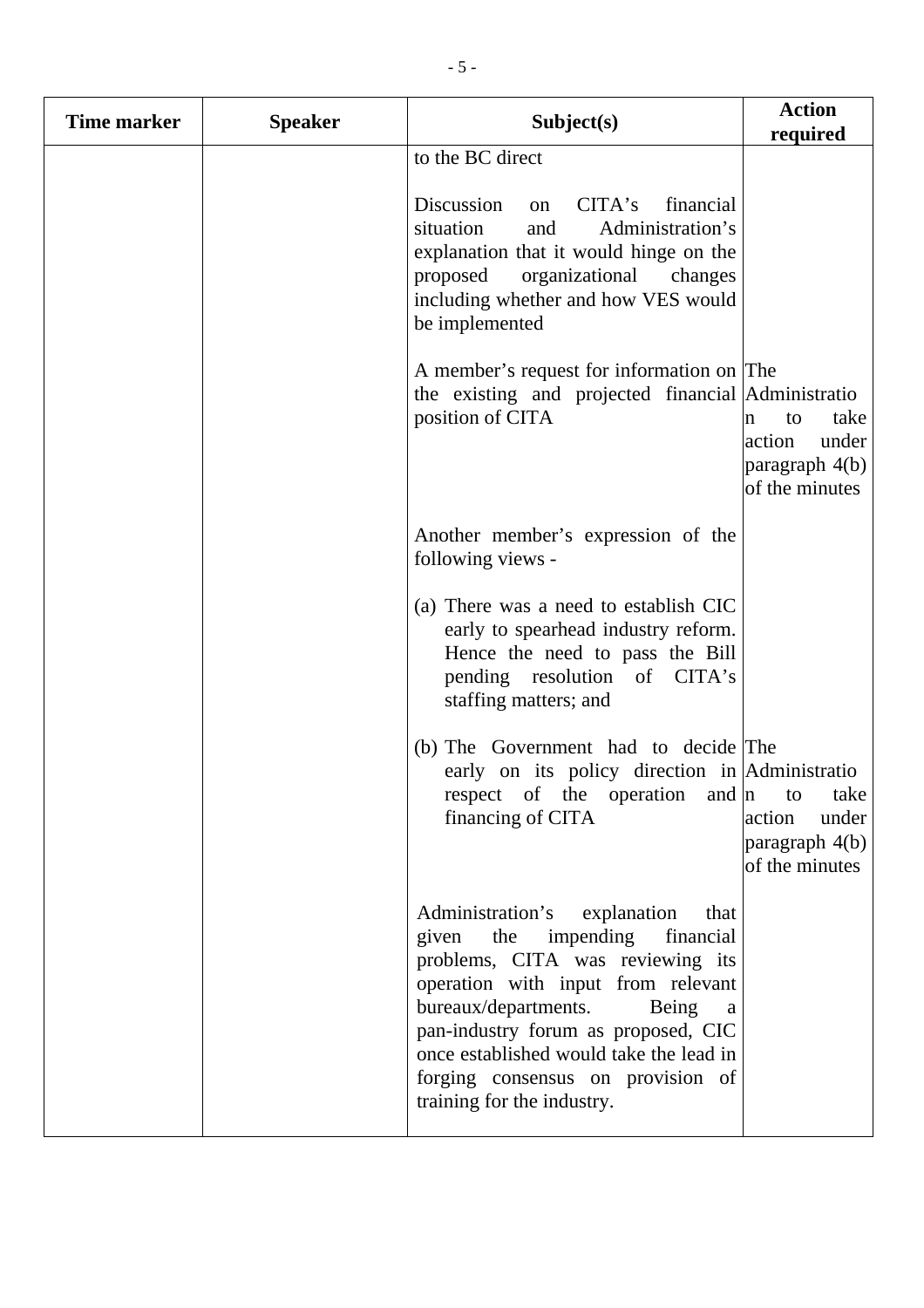| <b>Time marker</b> | <b>Speaker</b>                                                                            | Subject(s)                                                                                                                                                                                                                                                                                                                                                                                                                                                                                        | <b>Action</b><br>required                                  |
|--------------------|-------------------------------------------------------------------------------------------|---------------------------------------------------------------------------------------------------------------------------------------------------------------------------------------------------------------------------------------------------------------------------------------------------------------------------------------------------------------------------------------------------------------------------------------------------------------------------------------------------|------------------------------------------------------------|
| 011914 - 012534    | Ms Emily LAU<br>Administration                                                            | A members' view that since training in<br>construction industry was related to<br>public<br>interests, the Government<br>should ensure that CIC was provided<br>with sufficient resources to discharge<br>this function<br>Administration's expression of the<br>following points:                                                                                                                                                                                                                |                                                            |
|                    |                                                                                           | (a) Since<br>public<br>sector projects The<br>of<br>constituted about half<br>construction activities at present,  n<br>Government was already making a a action<br>substantial financial contribution $\alpha$ paragraph $4(a)$<br>through payment of levies; and<br>(b) CIC was intended to be an umbrella<br>organization set up by the industry<br>and for the industry. There was a<br>general consensus that it should be<br>funded by construction levies<br>collected by CITA at present. | all Administratio<br>take<br>to<br>under<br>of the minutes |
|                    |                                                                                           |                                                                                                                                                                                                                                                                                                                                                                                                                                                                                                   |                                                            |
| 012535 - 012725    | Miss CHAN Yuen-han<br>Administration                                                      | Administration's explanation of the<br>need to provide in clause $74(3)$ that the<br>Stamp Duty Ordinance (Cap. 117)<br>would not apply to any vesting effected<br>by clause 74                                                                                                                                                                                                                                                                                                                   |                                                            |
| 012726 - 014243    | Chairman<br>Mr LEE Cheuk-yan<br>Mrs Selina CHOW<br>Ms Emily LAU<br>Administration<br>ALA5 | A member's proposal that to prevent<br>the establishment of CIC from being<br>held up by CITA's matters, the Bill<br>could be split into two parts with the<br>first part, which dealt with the<br>establishment of CIC, to proceed first,<br>and CITA's amalgamation with CIC be<br>handled by CIC later                                                                                                                                                                                         |                                                            |
|                    |                                                                                           | Administration's comment that<br>the<br>proposal might deviate<br>from<br>the<br>legislative intent of setting up<br>an<br>umbrella organization for the industry<br>as advocated by the Construction<br>Industry Review Committee<br>and<br>serious consideration on its merits was<br>necessary.                                                                                                                                                                                                |                                                            |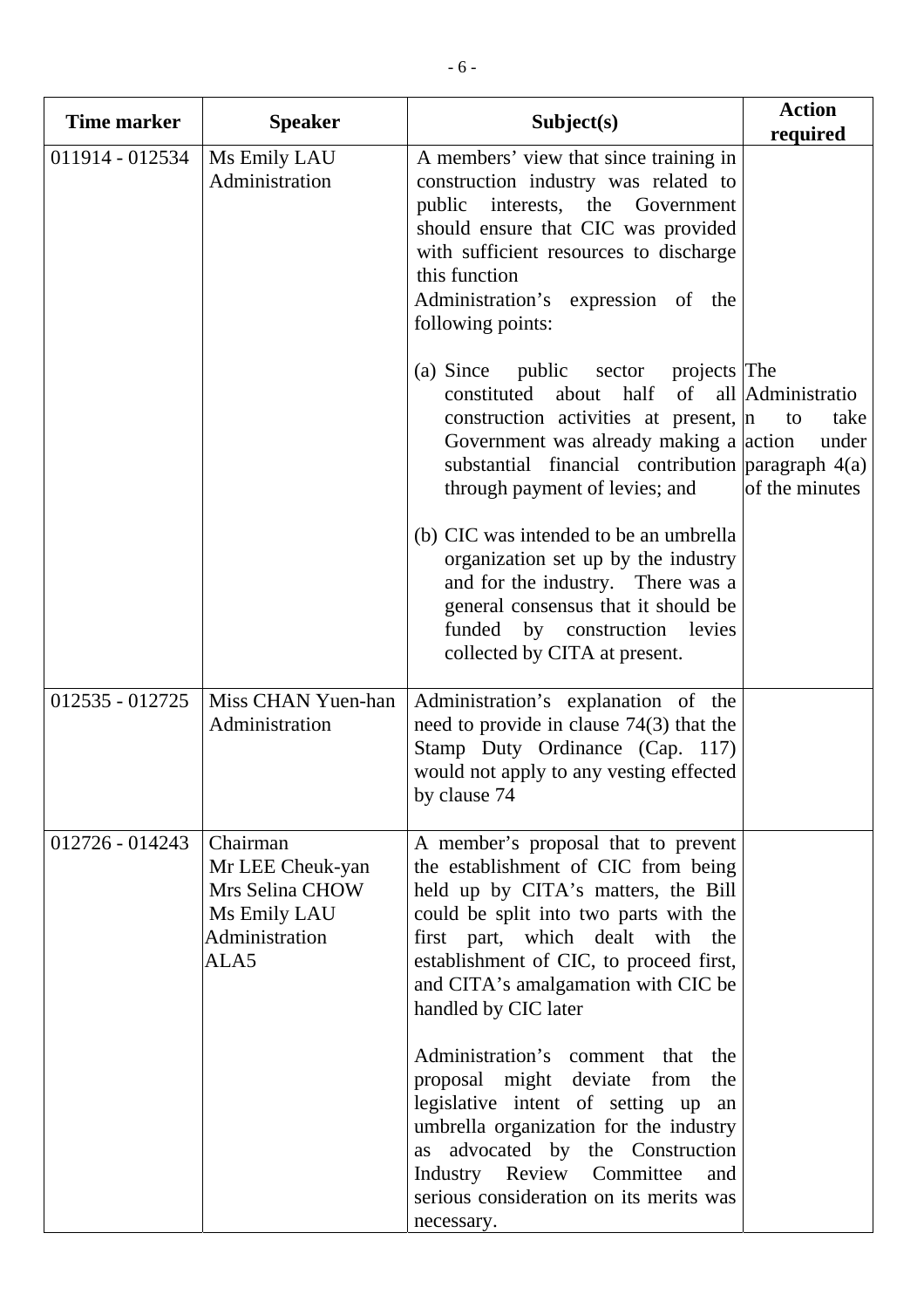| Time marker | <b>Speaker</b> | Subject(s)                                                                                                                                                                                                                                                                                   | <b>Action</b><br>required |
|-------------|----------------|----------------------------------------------------------------------------------------------------------------------------------------------------------------------------------------------------------------------------------------------------------------------------------------------|---------------------------|
|             |                | The member was of further view that<br>by doing so, the amalgamation<br>between CIC and CITA could take<br>effect subject to vetting of relevant<br>provisions by the Legislative Council,<br>so that members could ensure a smooth<br>transition<br>before<br>endorsing<br>the<br>proposal. |                           |
|             |                | Another member's disagreement with<br>the member's view having regard that<br>passage of the Bill should not be<br>hindered by CITA's staffing matters if<br>BC<br>CITA's<br>supported<br>the<br>amalgamation with CIC in principle.                                                         |                           |
|             |                | Administration's expression of the<br>following points-                                                                                                                                                                                                                                      |                           |
|             |                | deliberations of the<br>$(a)$ The<br>BC<br>generated additional impetus for the<br>management and staff sides of<br>CITA to collaborate in resolving<br>the financial problem;                                                                                                               |                           |
|             |                | (b) The proposal of implementing the<br>Bill in phases should be acceptable<br>if the BC was satisfied that the<br>staffing matters of CITA could be<br>resolved in a positive manner; and                                                                                                   |                           |
|             |                | (c) A transition period for CIC and<br>CITA to operate concurrently<br>would be inevitable, but preferably<br>as brief as possible. As reflected<br>in the proposed composition, the<br>sectors to be represented on CITB<br>were almost the same as those<br>represented on CITA Board.     |                           |
|             |                | The other member's view that unless it<br>really<br>necessary,<br>it<br>was<br>was<br>undesirable to have CIC and CITA<br>running in parallel for a prolonged<br>period of time.                                                                                                             |                           |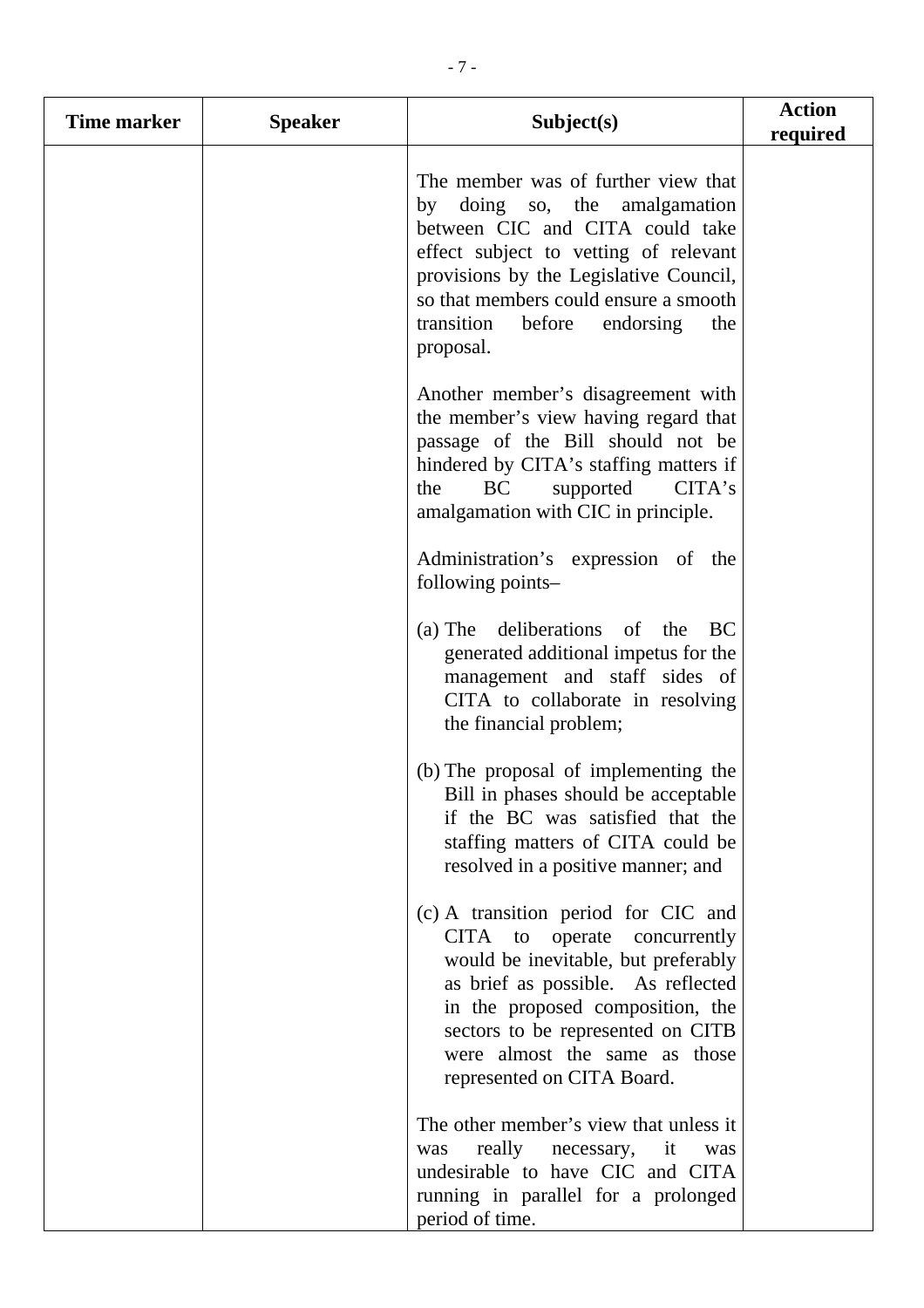| <b>Time marker</b> | <b>Speaker</b>                    | Subject(s)                                                                                                                                                                                                                                                                                                                                                                                                                                                                                                                                                                                                                                                                                                                 | <b>Action</b><br>required |
|--------------------|-----------------------------------|----------------------------------------------------------------------------------------------------------------------------------------------------------------------------------------------------------------------------------------------------------------------------------------------------------------------------------------------------------------------------------------------------------------------------------------------------------------------------------------------------------------------------------------------------------------------------------------------------------------------------------------------------------------------------------------------------------------------------|---------------------------|
|                    |                                   | Two members' view that if CIC was to<br>handle CITA's amalgamation with it, it<br>should be properly empowered by the<br>Bill to do so. Hence the need to pass<br>the Bill in its entirety, or amend its<br>provisions to achieve the purpose<br>ALA's advice that there was a need to<br>introduce CSAs to the Bill to empower<br>CIC to handle amalgamation with<br><b>CITA</b>                                                                                                                                                                                                                                                                                                                                          |                           |
| 014244 - 014707    | Mrs Selina CHOW<br>Administration | A member's view that Government<br>should consider the viability of<br>providing loans<br>CIC where<br>to<br>However, the<br>basic<br>necessary.<br>principle was that CIC/CITA should be<br>funded by industry levies and the<br>Government should not directly inject<br>funds into it. Moreover, CITA's<br>staffing matters should not hinder<br>passage of the Bill<br>Administration's expression of the<br>following points $-$<br>(a) To facilitate an early establishment<br>of CIC<br>supported by<br>as<br>the<br>industry, it might help if the BC<br>could<br>proceed<br>with<br>clause-by-clause examination of the<br>Bill in respect of the provisions not<br>related to the amalgamation with<br>CITA; and |                           |
|                    |                                   | (b) Further assessment of the financial<br>situation of CITA would only be<br>possible if the management and<br>staff sides could arrive at a proposal<br>implementation<br>of<br>on<br>organizational reforms.                                                                                                                                                                                                                                                                                                                                                                                                                                                                                                            |                           |